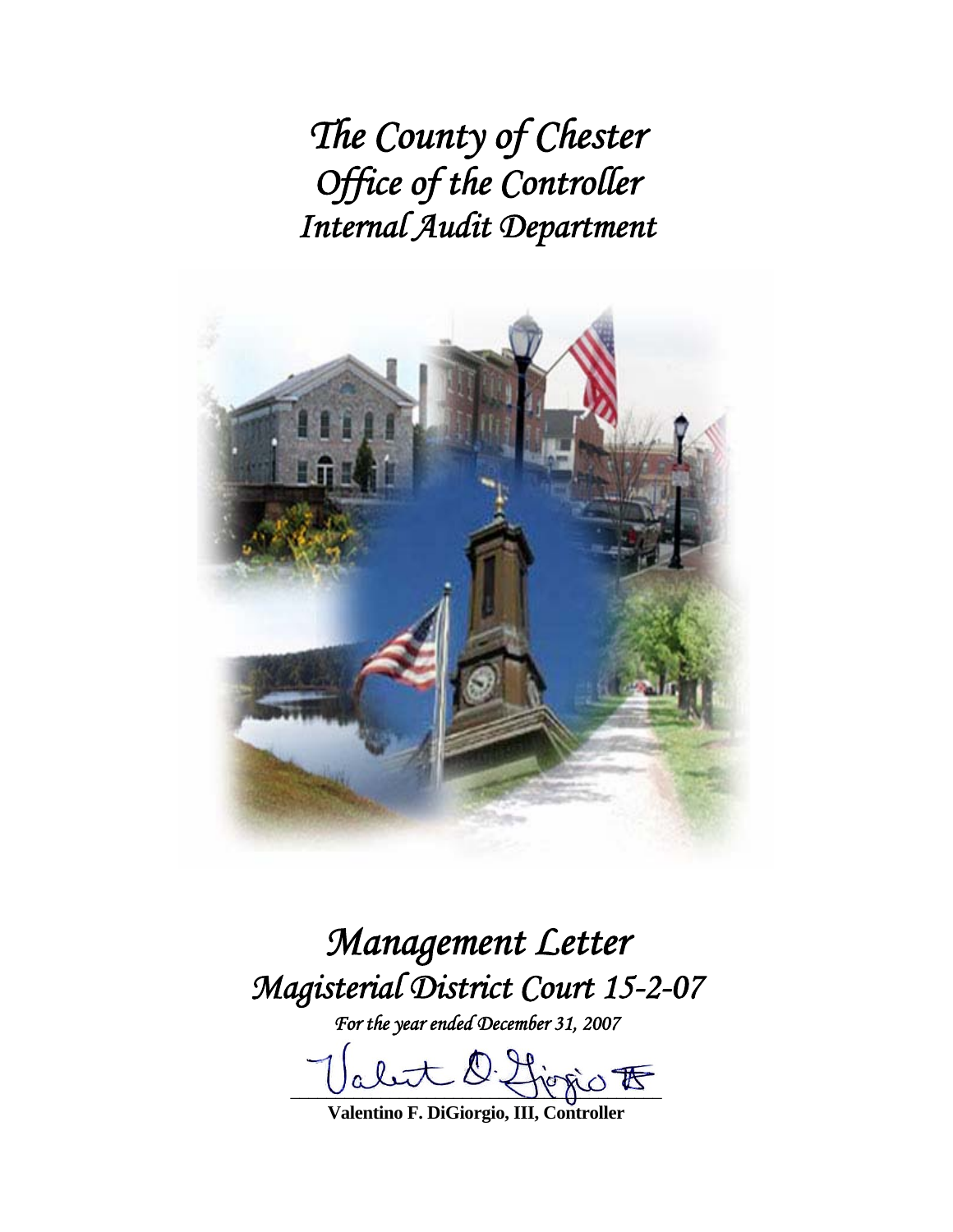### **To: Magisterial District Judge Stanley Scott**

#### *Introduction*

On September 3, 2008, Internal Audit completed an audit of Magisterial District Court 15-2-07 (*District Court*). Robert Pinkos, CIA, was the auditor-in-charge. Internal Audit is required by County Code to review district courts annually to ensure compliance with policies and procedures mandated by the Administrative Office of Pennsylvania Courts and/or District Justice Administration and to assess their overall internal control structure. The scope of our audit included a review of the following:

- Cash and Petty Cash
- Undisbursed Funds
- Cash Receipts
- Manual Receipts
- Cash Disbursements
- Voided Transactions
- Overall Compliance.

#### *Executive Summary*

The management and staff of the *District Court* are, in all material respects, in compliance with policies and procedures set forth by the Administrative Office of Pennsylvania Courts and directives imposed by District Justice Administration. Internal Audit noted no matters of a significant nature in the area of compliance or in the overall internal control structure. Internal Audit only noted a minor finding involving compliance and is included within this Management Letter. Our observations and testing revealed a knowledgeable and well-trained staff.

We would like to thank the management and staff of the *District Court* for their cooperation and assistance during the course of this audit. We have provided herein a copy of our "Audit Findings" and "Recommendations" for your review and comment.

Please feel free to contact our office at (610) 344-5906 should you have any questions or concerns.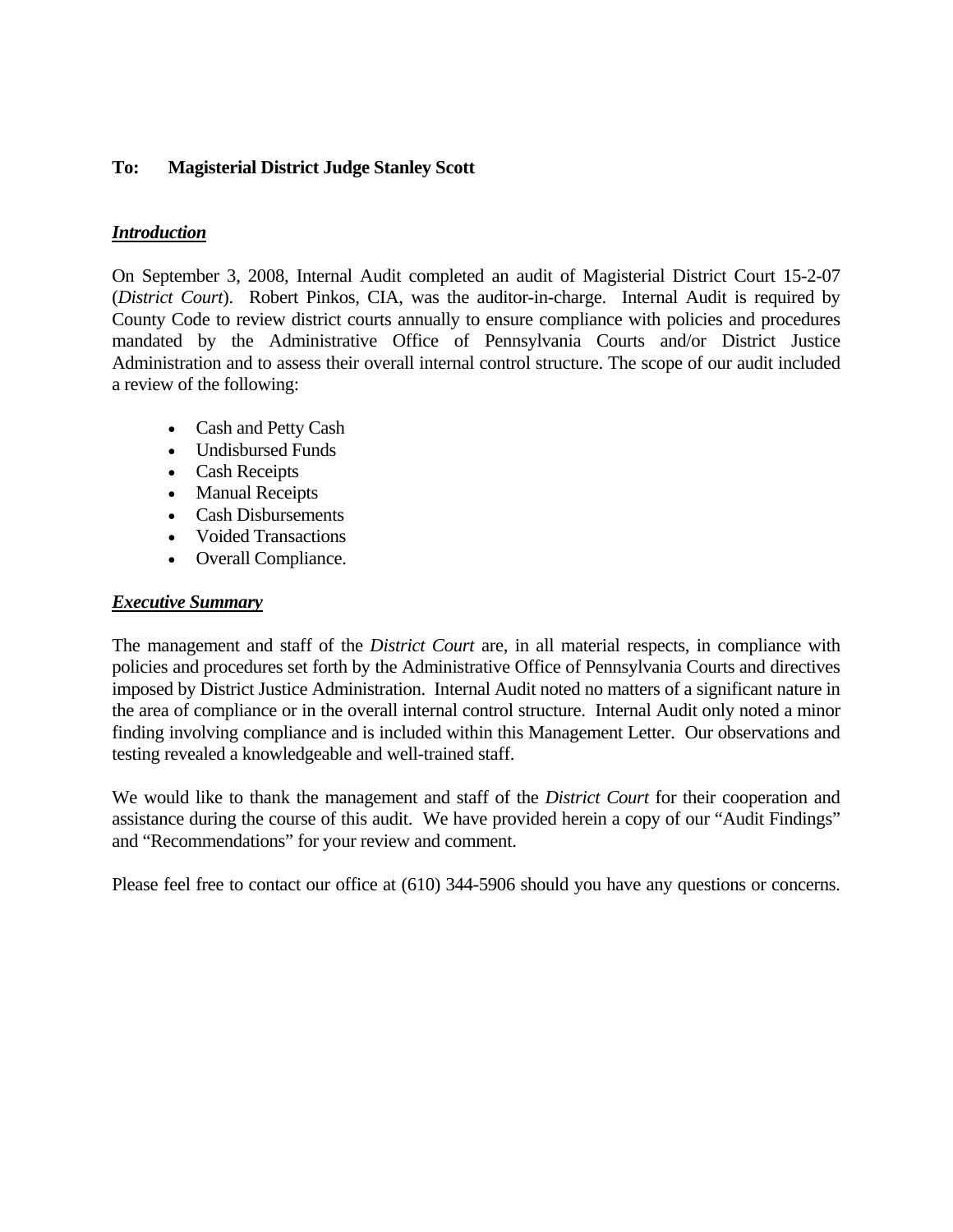## **COUNTY OF CHESTER**

# **MAGISTERIAL DISTRICT COURT 15-2-07**

# **FINDINGS AND RECOMMENDATIONS**

## **FOR THE YEAR ENDED DECEMBER 31, 2007**

# **I. COMPLIANCE WITH POLICIES AND PROCEDURES**

In order to test compliance with all applicable policies and procedures, Internal Audit selected a statistical sample of 25 case files out of a total population of 7,313 case files created in 2007. In addition, we performed other related tests of cash receipts, cash disbursements, manual receipts, undisbursed funds, and voided transactions. Sample size for the tested areas was determined through a risk assessment analysis based on the results of the *District Court's* prior year audit and current year case load. We believe the results of our tests are representative of the entire population on the basis of accepted audit sampling principles.

#### Finding 1: Undisbursed Funds

Internal Audit noted 2 instances, in which collateral was not disbursed in a timely manner after the case was closed.

#### Recommendation

Internal Audit recommends that the *District Court* refund or apply the funds to the case as soon as possible. *District Court* management should review the Undisbursed Funds Report on a monthly basis to ensure that funds are disbursed in a timely manner once the case is closed.

#### *Auditee Response*

*District Court management concurs with the audit finding and recommendation.*